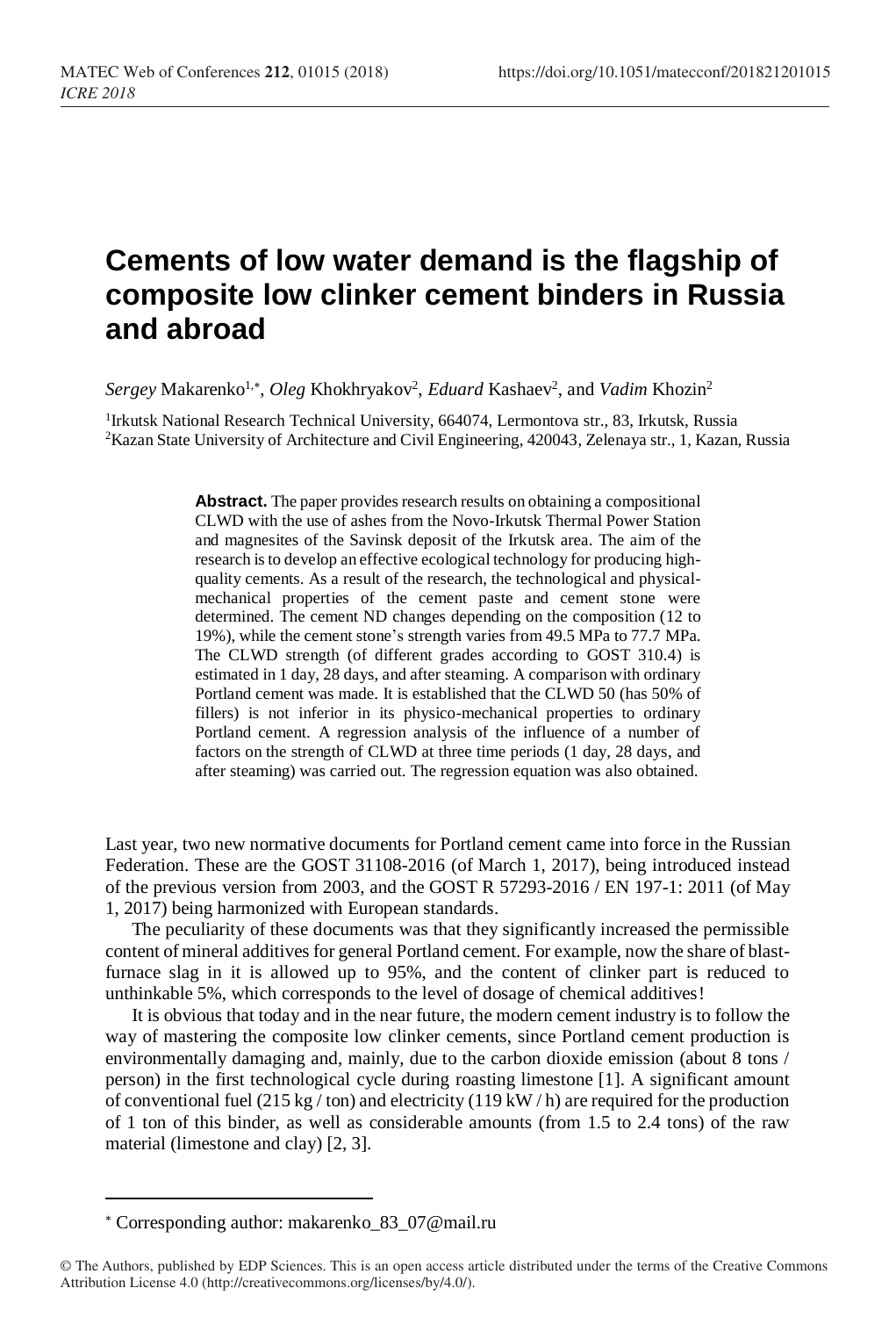In European countries, the extraction of natural resources, the production of goods, their consumption, and the formation of waste are considered comprehensively, as being the links in one chain [4, 5]. It is believed that such an approach will save the environment and, in the end, reduce the formation of the greenhouse effect on the planet. As a result, laws are being adopted to motivate builders to expand the use of large-tonnage industrial waste in the production of building materials, especially in the cement industry. Therefore, the new regulatory documents that have now entered into force only emphasize the aforesaid trend.

It has been repeatedly shown that the most capacious area of industrial waste utilization is the technology of production of cements of low water demand (CLWD) [6-8]. They are able to contain up to 90% of waste without loss of quality properties. The technology is safe for the environment, less energy-intensive, and technologically simple. Since the introduction of CLWD production allows to significantly reduce carbon dioxide emissions (by 3-4 times), this technology can be attributed to the so-called "green technologies." A low indicator of the clinker capacity of these binders determines it as a resource-saving technology.

In our paper, the efficiency of a CLWD composite prepared using two types of fillers was evaluated. The first man-made ash is the demolition loss of the Novo-Irkutsk thermal power station (TPa), which, along with other fly ash, during the years of operation of the Irkutskenergo thermal power plant (TPP), accumulated about 80 million tons. Moreover, the annual growth of this waste is about 1.7 million tons. The ash consists mainly of quartz (30%), mullite (10%), sillimanite (7%), minerals of aluminosilicate structure (about 3%), and the rest is aluminosilicate glass phase (50%). The following ash properties were determined: true density – 2.33 g / cm<sup>3</sup>, bulk density – 0.77 g / cm<sup>3</sup>, voidness – 67%, specific surface –  $279 \text{ m}^2$  / kg, pH 10-% solution – 12.

The second filler is the magnesite of the Savinsky magnesite deposit of the Irkutsk region, whose reserves are estimated to be about 2 billion tons, which is about 75% of all reserves of such nonmetallic minerals in Russia. Magnesites of the Savinskoye deposit contain  $MgCO<sub>3</sub>$ (92%); impurity minerals are pyrite, calcite, and talc.

As an astringent for the CLWD production, the additive Portland cement CEM I 42.5 N produced by the Ulyanovsk cement plant was used. CEM I has ND of 26%, its setting time: the beginning is of 197 min, the setting end is 287 min. The total content of high-basic calcium silicates  $C_3S + C_2S = 74.5\%$ , the content of  $C_3A + C_4AF$  is 21%. As the superplasticizer, a concentrated solution (37%) of the polycarboxylate type "Reotech DR8500S" was used.

Since the fillers differ in hardness, the CLWD was obtained in a sequentially-separated manner by means of a vibration ball mill of CBM-3. This method consisted of the preliminary joint crushing of Portland cement, ash, superplasticizer, and their subsequent domes with magnesite.

For a comprehensive assessment of the effect of fillers on the properties of the CLWD composite and the reduction in the volume of experimental work, we used the method of mathematical planning. It was a 2-level 3-factor experiment  $(2^3)$ . Factors and the range of variation are given in Table 1, the planning matrix is in Table 2. In this case, the constant factor for all compositions was a specific surface of the CLWD being equal to  $5600 \pm 100$  $\text{cm}^2$  / g. The output parameter of the experiment is the compressive strength of a cement-sand mortar at the age of 1 and 28 days of normal hardening and after steaming at a standard isothermal regime at a temperature of 80°C (GOST 310.4 method).

Initially, the technological and physical-mechanical properties of the CLWD were determined, according to the planning matrix: normal density (ND), setting time, density and compressive strength of cement stone (CS) at 28 days of normal hardening (Table 3).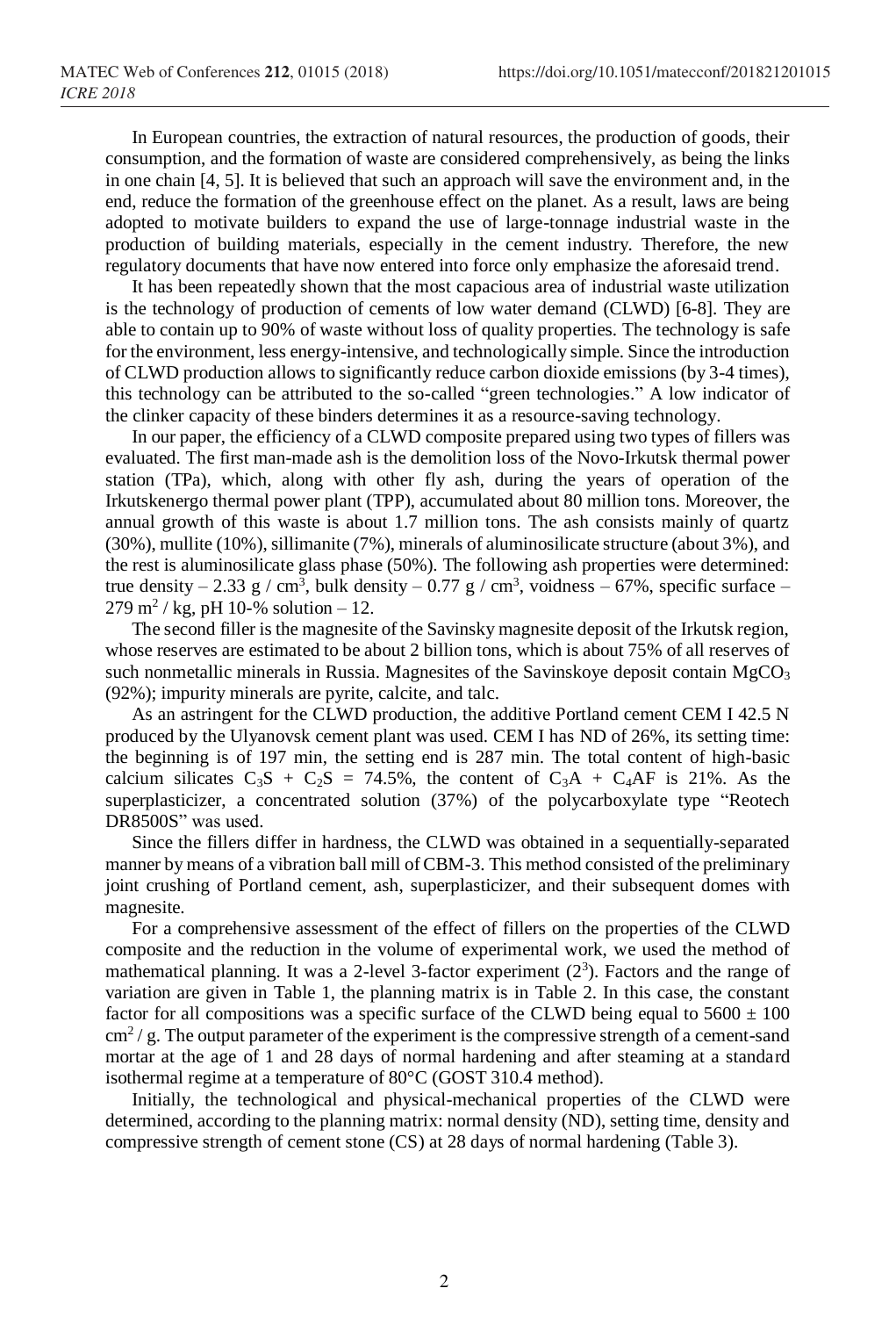| Factors                                                                                     |     | <i>Factor level</i> | Variation interval |     |
|---------------------------------------------------------------------------------------------|-----|---------------------|--------------------|-----|
|                                                                                             | - 1 | U                   | $+1$               |     |
| $X_1$ (brand CLWD)                                                                          | 30  | 50                  | 70                 |     |
| $X_2$ (the ash content of the mixture of ash<br>and magnesite, %)                           | 30  | 50                  | 70                 | 20  |
| X <sub>3</sub> (content of superplasticizer by dry<br>active part from the mass of CLWD, %) | 0.3 | 0.6                 | 0.9                | 0,3 |

Table 1. Factors and range of variation.

| Composition number | $X_0$  | $X_1$  | $X_2$  | $X_3$  |
|--------------------|--------|--------|--------|--------|
|                    | $^{+}$ | ┿      |        |        |
|                    | ┿      |        |        |        |
|                    | $^{+}$ | $^{+}$ | $^{+}$ |        |
|                    |        |        | $^+$   |        |
|                    |        |        |        |        |
|                    |        |        |        |        |
|                    | $^{+}$ | $^+$   | $^{+}$ | $^{+}$ |
|                    |        |        |        |        |

**Table 2.** The planning matrix.

| Composition | ND,<br>$\%$ | Timing setting, min |                   | CS density, | CS strength for<br>compression, MPa |         |
|-------------|-------------|---------------------|-------------------|-------------|-------------------------------------|---------|
| number      |             | End<br><b>Start</b> | g/cm <sup>3</sup> |             |                                     |         |
|             |             |                     |                   |             | 3 days                              | 28 days |
|             | 19          | 187                 | 317               | 2,08        | 54,8                                | 77,7    |
| 2           | 19          | 77                  | 322               | 1,94        | 46,5                                | 57,6    |
| 3           | 19          | 54                  | 277               | 2,00        | 47,9                                | 76,6    |
| 4           | 16          | 46                  | 307               | 1,96        | 32,9                                | 49,5    |
| 5           | 17          | 11                  | 24                | 2,23        | 51,9                                | 68,3    |
| 6           | 15          | 15                  | 21                | 2,20        | 60,4                                | 68,0    |
|             | 13          | 15                  | 23                | 2,15        | 58,2                                | 73,5    |
| 8           | 12          | 18                  | 26                | 2,23        | 68,0                                | 73,8    |

**Table 3.** Technological and physical and mechanical properties of the CLWD-cement solution.

**Table 4.** Technological and physical-mechanical properties of CLWD-sand solutions.

|                       |      |                    | CLWD strength (GOST 310.4), MPa |                      |               |                      |                |                      |  |
|-----------------------|------|--------------------|---------------------------------|----------------------|---------------|----------------------|----------------|----------------------|--|
| Composition<br>number | B/C  | Flowing<br>out, mm | after 1 day                     |                      | after 28 days |                      | after steaming |                      |  |
|                       |      |                    | in<br>bending                   | under<br>compression | in<br>bending | under<br>compression | in<br>bending  | under<br>compression |  |
| <b>CEMI</b>           | 0.44 | 110                | 2,4                             | 13,1                 | 5,6           | 52,1                 | 5,1            | 37,5                 |  |
|                       | 0.34 | 109                | 6,4                             | 33,0                 | 7.3           | 76,2                 | 6,2            | 62,7                 |  |
| $\overline{c}$        | 0.34 | 120                | 4,2                             | 16,7                 | 7,1           | 50,8                 | 5,9            | 48,5                 |  |
| 3                     | 0.34 | 120                | 6.3                             | 43,4                 | 7,5           | 58.7                 | 6,75           | 58,4                 |  |
| 4                     | 0.32 | 130                | 3,2                             | 9,0                  | 4,7           | 40,7                 | 4,6            | 36,7                 |  |
| 5                     | 0.29 | 123                | 2,1                             | 5,8                  | 6,7           | 73,0                 | 6,4            | 62,1                 |  |
| 6                     | 0.28 | 130                | 1,7                             | 3,5                  | 5,9           | 53,6                 | 5,5            | 37,5                 |  |
| 7                     | 0.30 | 112                | 1,7                             | 5,0                  | 7,5           | 68.8                 | 5,35           | 38,5                 |  |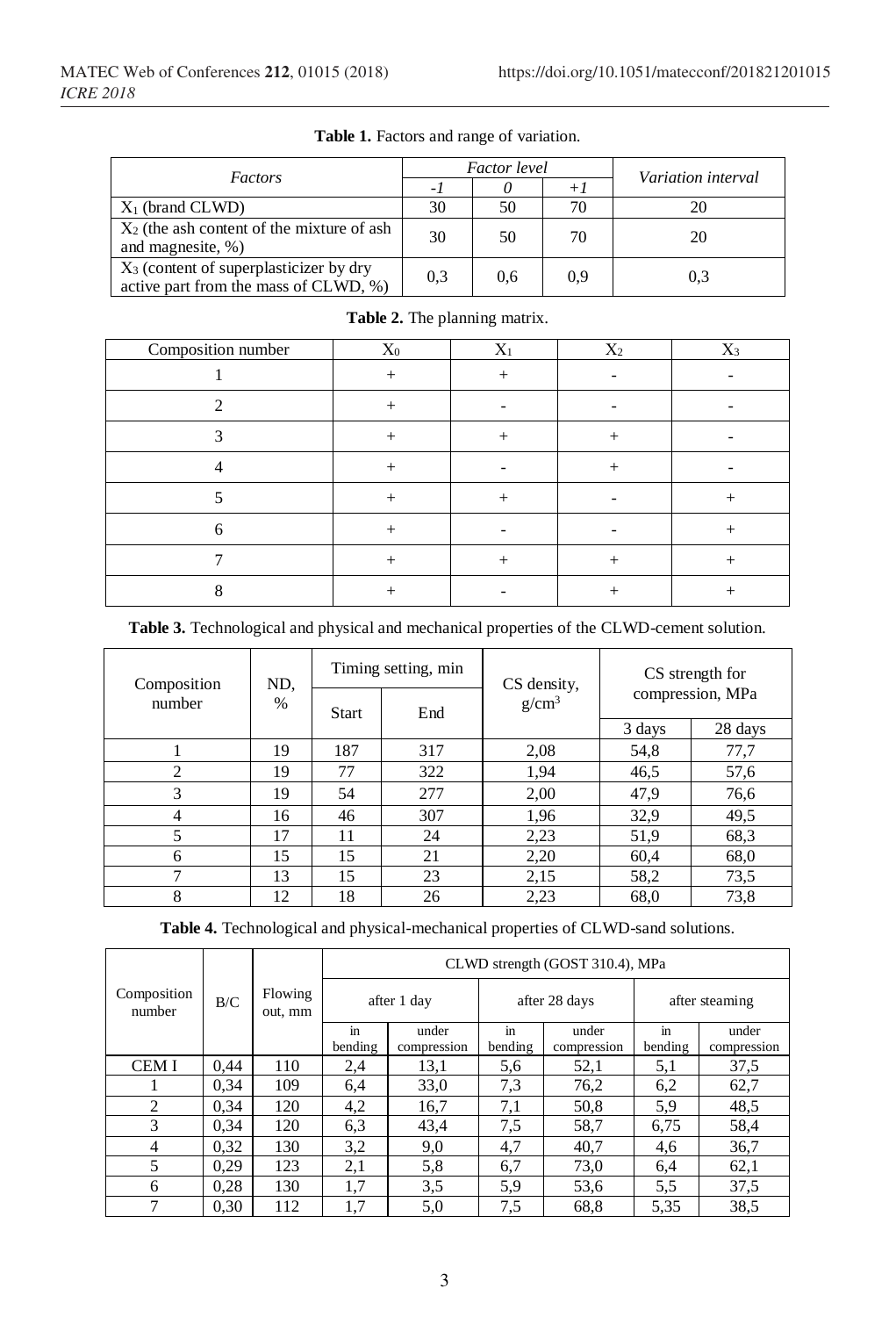| $. \cap F$<br>$v, \omega$ | 110 | <u>.</u> | ◡ ៶ | $\sim$ | $\sim$ $\sim$<br>38.5 | . . | n n<br>20 -<br>- - |
|---------------------------|-----|----------|-----|--------|-----------------------|-----|--------------------|

As follows from Table 3, CLWDs have very low water requirements compared to CEM I Portland cement. This is evident from the low values of the CLWD normal density as they are not exceeding 19% (the minimum value is 12%). There was a sharp reduction in the timing of setting the cement test, which is associated with an increase in the content of the superplasticizer Reotech DR8500S.

According to the GOST 310.4, the bending and compressive strength of samples molded from a CLWD-sand solution is determined. The results are shown in Table. 4.

As can be seen from Table 4, the results obtained are correlated with the results indicated in Table 3. The water demand of CLWD-sand solutions proved to be very low (no more than 0.34) as compared to the control cement-sand mortar, prepared on the basis of CEM I (0.44). At the same time, the CLWD strength, containing 50% of the fillers, is not inferior to this Portland cement. It was found that ash most effectively manifests itself in CLWD at late stages of hardening, which is explained by its increased pozzolanic reaction. Magnesite enhances the rheological activity of the superplasticizer, reducing water requirements of the CLWD and increasing its strength.

The reliability of the presented results was obtained by calculating the confidence interval, homogeneity of the variances using the Kohren's criteria, checking the model for adequacy, taking into account the Fisher coefficients (Table 5 and Table 6).

| Indicator                                        | Strength values                                                      |                                                               |                                                                   |  |  |  |  |
|--------------------------------------------------|----------------------------------------------------------------------|---------------------------------------------------------------|-------------------------------------------------------------------|--|--|--|--|
|                                                  | 1 day                                                                | 28 days                                                       | After steaming                                                    |  |  |  |  |
| $Max \hat{S}^2$                                  | 1,120                                                                | 4,0533                                                        | 2,7911                                                            |  |  |  |  |
| G calculated                                     | 0,452                                                                | 0.457                                                         | 0,478                                                             |  |  |  |  |
| G tabulated                                      | 0,510                                                                | 0.51                                                          | 0.51                                                              |  |  |  |  |
| Conclusions about the<br>homogeneity of variance | $G$ calc. $<$ $G$<br>tabl., then the<br>dispersion is<br>homogeneous | G calc. $<$ G tabl.,<br>then the dispersion<br>is homogeneous | $G$ calc. $\lt G$ tabl., then the<br>dispersion is<br>homogeneous |  |  |  |  |
| $S_{\{\overline{v}\}}^2$                         | 0.929                                                                | 3,3275                                                        | 2.19                                                              |  |  |  |  |

**Table 5.** Values of Cochran coefficients and mean and maximum quadratic deviation based on test results.

**Table 6.** Values of Fisher coefficients and the model adequacy variance.

| Indicator name            | Strength values                                                                           |                                                     |                         |  |  |  |  |
|---------------------------|-------------------------------------------------------------------------------------------|-----------------------------------------------------|-------------------------|--|--|--|--|
|                           | 1 day                                                                                     | 28 days                                             | after steaming          |  |  |  |  |
| $S^2_{a\mu}$              | 14,356                                                                                    | 10,050                                              | 14,222                  |  |  |  |  |
| Fobsr                     | 15,457                                                                                    | 3,020                                               | 6,494                   |  |  |  |  |
| Ftabl                     | 19,250                                                                                    | 19,250                                              | 19,250                  |  |  |  |  |
| Check the adequacy of the | The model is                                                                              | The model is                                        | The model is            |  |  |  |  |
| model                     | adequate, because                                                                         | adequate, because                                   | adequate,               |  |  |  |  |
|                           | Fobsr <ftabl< td=""><td>Fobsr <ftabl< td=""><td>because Fobsr</td></ftabl<></td></ftabl<> | Fobsr <ftabl< td=""><td>because Fobsr</td></ftabl<> | because Fobsr           |  |  |  |  |
|                           |                                                                                           |                                                     | <ftabl< td=""></ftabl<> |  |  |  |  |
| Dispersion of the         | 0.116                                                                                     | 0.416                                               | 0.274                   |  |  |  |  |
| regression coefficient    |                                                                                           |                                                     |                         |  |  |  |  |
| Quadratic error of        | 0.341                                                                                     | 0,645                                               | 0.523                   |  |  |  |  |
| regression coefficient    |                                                                                           |                                                     |                         |  |  |  |  |
| Student coefficient       | 4.303                                                                                     | 4.303                                               | 4.303                   |  |  |  |  |

Based on the results of the work, regression equations for the CLWD composite:

- On the first day of normal hardening: